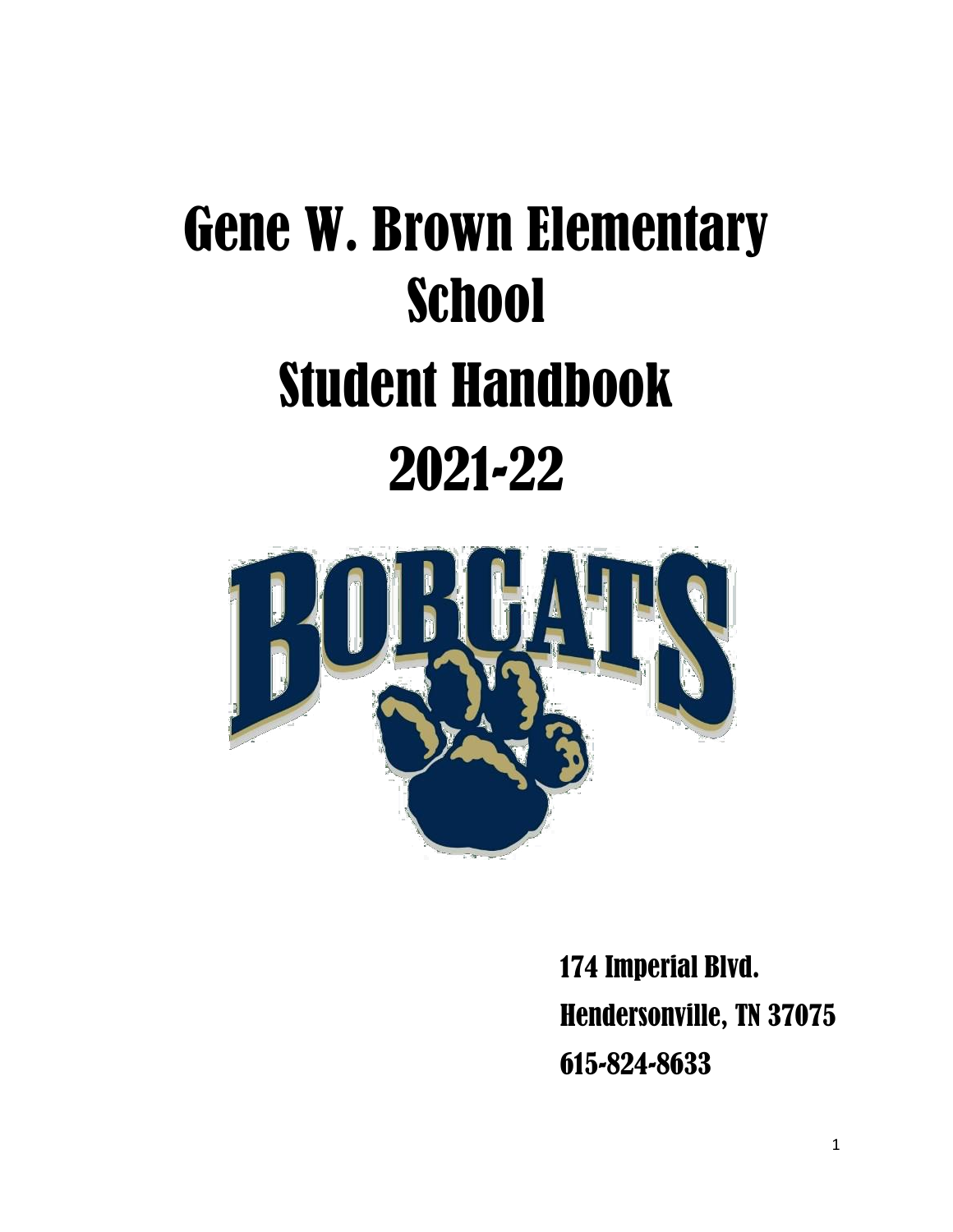This handbook is preceded by the Student Handbook of Sumner County Schools, available at:

[https://www.google.com/url?sa=t&rct=j&q=&esrc=s&source=web&cd=1&ved=0ahUKEwjRlO64md3bAhVKz1MKH](https://www.google.com/url?sa=t&rct=j&q=&esrc=s&source=web&cd=1&ved=0ahUKEwjRlO64md3bAhVKz1MKHRbhDW8QFggnMAA&url=https%3A%2F%2Fsumnerschools.org%2Fimages%2Fadmin%2FStudentHandbook.pdf&usg=AOvVaw1v1CVkDyVGnfUFOWQCu9J_) [RbhDW8QFggnMAA&url=https%3A%2F%2Fsumnerschools.org%2Fimages%2Fadmin%2FStudentHandbook.pdf&us](https://www.google.com/url?sa=t&rct=j&q=&esrc=s&source=web&cd=1&ved=0ahUKEwjRlO64md3bAhVKz1MKHRbhDW8QFggnMAA&url=https%3A%2F%2Fsumnerschools.org%2Fimages%2Fadmin%2FStudentHandbook.pdf&usg=AOvVaw1v1CVkDyVGnfUFOWQCu9J_) [g=AOvVaw1v1CVkDyVGnfUFOWQCu9J\\_](https://www.google.com/url?sa=t&rct=j&q=&esrc=s&source=web&cd=1&ved=0ahUKEwjRlO64md3bAhVKz1MKHRbhDW8QFggnMAA&url=https%3A%2F%2Fsumnerschools.org%2Fimages%2Fadmin%2FStudentHandbook.pdf&usg=AOvVaw1v1CVkDyVGnfUFOWQCu9J_)

This handbook contains policies specific to Gene Brown Elementary School and is not a complete list of policies.

Principal: Keith Parrack

# **Continuous Notice of Nondiscrimination**

The Sumner County School System does not discriminate on the basis of race, color, national origin, sex, disability or age in its programs or activities; and provides equal access to all programs and youth groups. The following individuals have been designated to handle inquiries regarding the nondiscrimination policies:

Title VI/IX Coordinators:

Katie Brown (if student to student), Safe Schools, Healthy Students Coordinator. [Katie.brown@sumnerschools.org](mailto:Katie.brown@sumnerschools.org)

Naomi Aitchison (if adults are involved), Assistant Director for Human Resources. [Naomi.aitchison@sumnerschools.org](mailto:Naomi.aitchison@sumnerschools.org)

504 Coordinator:

Selena Elmore, SCS Section 504 District Coordinator.

[Selena.elmore@sumnerschools.org](mailto:Selena.elmore@sumnerschools.org)

## **Arrival Procedures**

- Students must be dropped off in the car rider line from 8:00-8:28am or at the main office.
- Parents must sign students in after 8:28am
- Students arriving early for clubs or EDR should be dropped off at the bus entrance.
- Backpacks should be worn properly until they are stored in classrooms.
- Students should go directly to breakfast or the gym upon arrival.

## **Dismissal Procedures**

- Car riders will be picked up at the same location as morning drop-off.
- If parents park and walk into the building to pick up students, it will be considered early dismissal.
- All cars in the car rider line must wait to leave the line until motioned by the monitor.
- Changes of transportation notes must be sent with the student and turned in to the office during the school day. Without proper notification, students will be sent home as designated on the registration card.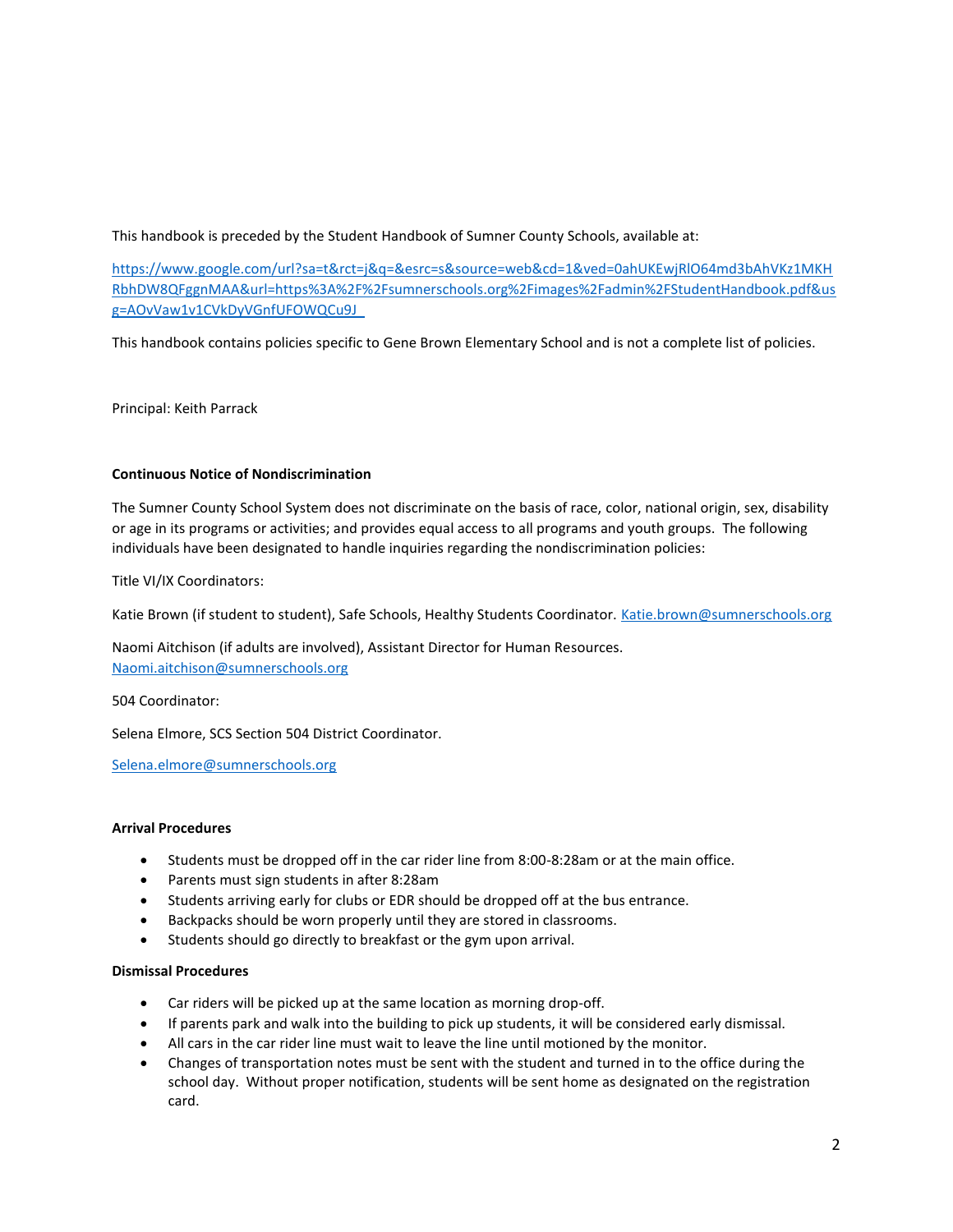- If an emergency arises during the day, a change of transportation must be called in by 2:45pm. Changes should not be made over the phone unless it is an extreme emergency.
- **Students can not be dismissed through the office after 3:00pm.** After 3:00pm, you must pick up in the car rider line.
- Students in after-school clubs will be picked up in the car rider line at 4:45pm unless noted otherwise. Two late pickups will result in a student no longer being able to participate in the after-school club.
- Riding a school bus is a privilege that the Sumner County School System extends to all students. If students do not show that they value this opportunity, then the privilege may be revoked. All students being transported by bus are under the authority of the school bus driver and must obey his/her requests. If the students does not, he/she will be reported to the principal. This could lead to a conference with the student and/or parents, detention, and bus suspension.
- Bus rules include:
	- o Remain seated until the bus is stopped
	- o Keep hands and head inside the bus
	- o Always avoid profanity
	- o Do not shout out of the window
	- o Bullying and horseplay are prohibited
	- o No animals, insects, balloons, or glass allowed
	- o Do not distract the driver
	- o The bus driver may assign seats
	- o No cell phone use on the bus
- Problems arising at a bus stop before the student boards the bus or after unloading are the responsibility of the parent or guardian.
- If your child's bus is late for pick-up or drop-off, please call the Transportation Department at 615-452- 1520.
- Bike Riders: The streets around GBE are very busy during arrival and dismissal hours. If a child rides a bike to school, a parent or guardian is responsible for the child's safety. Please be certain that your child knows all the safety rules for bike riding. **A helmet must be worn** if riding the bike onto school grounds. When the student arrives, the bike should be placed in the rack at the bus entrance. The student will enter through the bus entrance.
- Walkers will dismiss through the bus rider doors or the car rider doors depending on where they are going. Please make walking arrangements with your child's classroom teacher if necessary.

# **Attendance**

All Sumner County schools adhere to the following guidelines for attendance:

- Students will be counted absent if they are not present for at least one half (3 hours and 16 minutes) of the school day.
- If a student is absent, then a note must be sent to school on the day of return stating the reason for the absence. Also, the note should include your child's name, the date or dates absent, your name and a phone number in case contact is necessary.
- Only FIVE (5) parent/guardian notes will be accepted for each semester. After the FIFTH absence, more formal documentation must be provided for the absence. That documentation should be a doctor's note, verification of a court appearance, or proof of death of an immediate family member.
- After the THIRD  $(3<sup>rd</sup>)$  absence, a conference will be held with the parent/guardian and student. An attendance contract will be drafted and signed.
- If absences persist, additional interventions may be implemented by the school designed to improve attendance.
- Vacations should be scheduled to coincide with the school calendar. Fall, Winter, and Spring Break are wonderful times to take vacation.

Adequate reasons for absence include: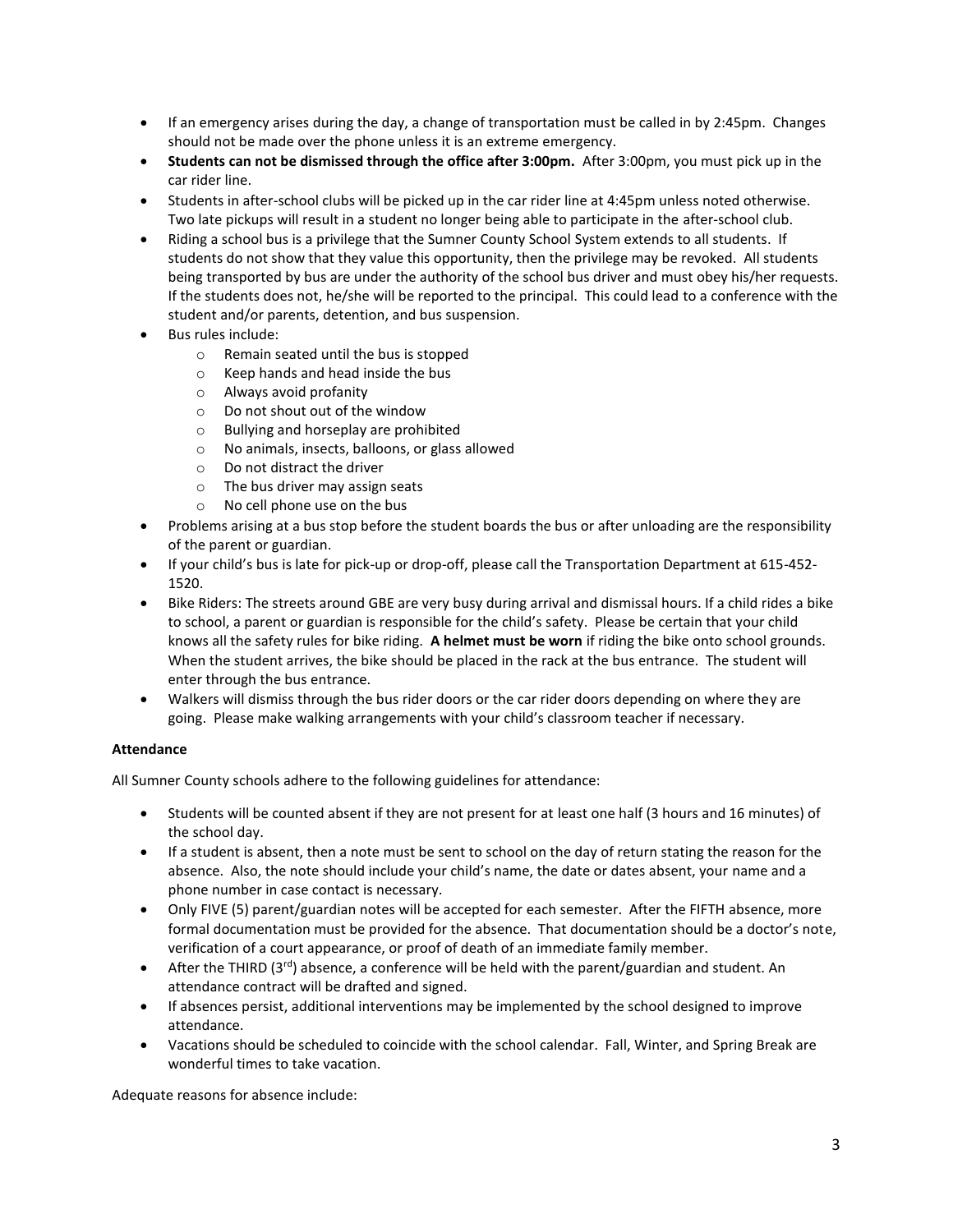- 1. Student's personal illness, medical appointment, or hospitalization verified by a licensed physician, dentist, or health agency: If the student's illness or hospital visit is to exceed ten (10) consecutive days, the parent or guardian should apply for homebound instruction after the first five (5) days of consecutive absences.
- 2. Death of a family member: In the event of the death of a non-family member, student absences must be approved by the principal.
- 3. Specially recognized religious holidays regularly observed by a particular faith: A parent note must be submitted to the school principal prior to the student being absent for a religious holiday.
- 4. Required court appearances: Verification of court appearance times from appropriate authorities must be approved.
- 5. Other extenuating circumstances beyond the control of the student: For such absences to be excused, they must be approved by the principal.

Unexcused absences are absences which are not verified (with a parent or doctor note) or which do not meet the adequate reasons for absences. All out-of-school suspensions are unexcused.

When a student accumulates six (6) unexcused absences, the school is required to notify the Sumner County Attendance Office and the parent/guardian is subject to legal consequences according to Board Policy JB K-12.

## **Tardies and Early Dismissals**

School doors open for students at 8:00 a.m. The only students who should be at school before that time are those enrolled in the onsite childcare program. If you are interested in this program, please contact the school for information.

You must show a valid driver's license to sign your child out.

For all grade levels, classes begin promptly at 8:30 a.m. If a student arrives after this time, an adult MUST bring him/her into the office to sign in. Dismissal time for ALL grade levels is 3:30 p.m. If a student accumulates six (6) or more unverified/unexcused tardies and/or early dismissals in a semester, he/she will be referred to the Sumner County Attendance Office. Upon accumulation of fifteen (15) unverified/unexcused tardies and/or early dismissals in a year, an attendance inquiry will be made. This could lead to a juvenile petition being filed through the Sumner County Juvenile Court and require a court appearance by the parent or guardian. The only verified excuse accepted for a tardy/early dismissal will be a doctor's note, court appearance notification, or death of family member documentation.

To emphasize how we view the role of attendance in the educational process, we have implemented the following policy at GBE: For each unverified/unexcused tardy or early dismissal after six (6) in a semester, the students will be assigned an "extended day" requirement. The extended day must be done on Wednesday mornings from 7:15- 8:00. We know that you understand the need for your child to be at school on time and all day; thus, we do not expect to have to enforce this policy often.

## **Make-up Assignments**

Students with excused absences may make up missed class assignments. However, there will be no need to call to get those assignments. We believe that teachers need the opportunity to teach new concepts to the student before the work goes home and incorrect practice might occur. Therefore, teachers will give students their missed work when they return from the excused absence. Students will have three (3) days after returning to school to make up and return the work.

## **Student Information Updates**

Each new school year requires an up-to-date copy of any contact information. Parents/guardians should notify the school immediately of any phone number, address, or emergency contact changes. Please send this by note to your child's teacher and he/she will forward it to the office. This information is vital to your child's well-being. If he/she gets hurt or becomes ill, we need to be able to contact you.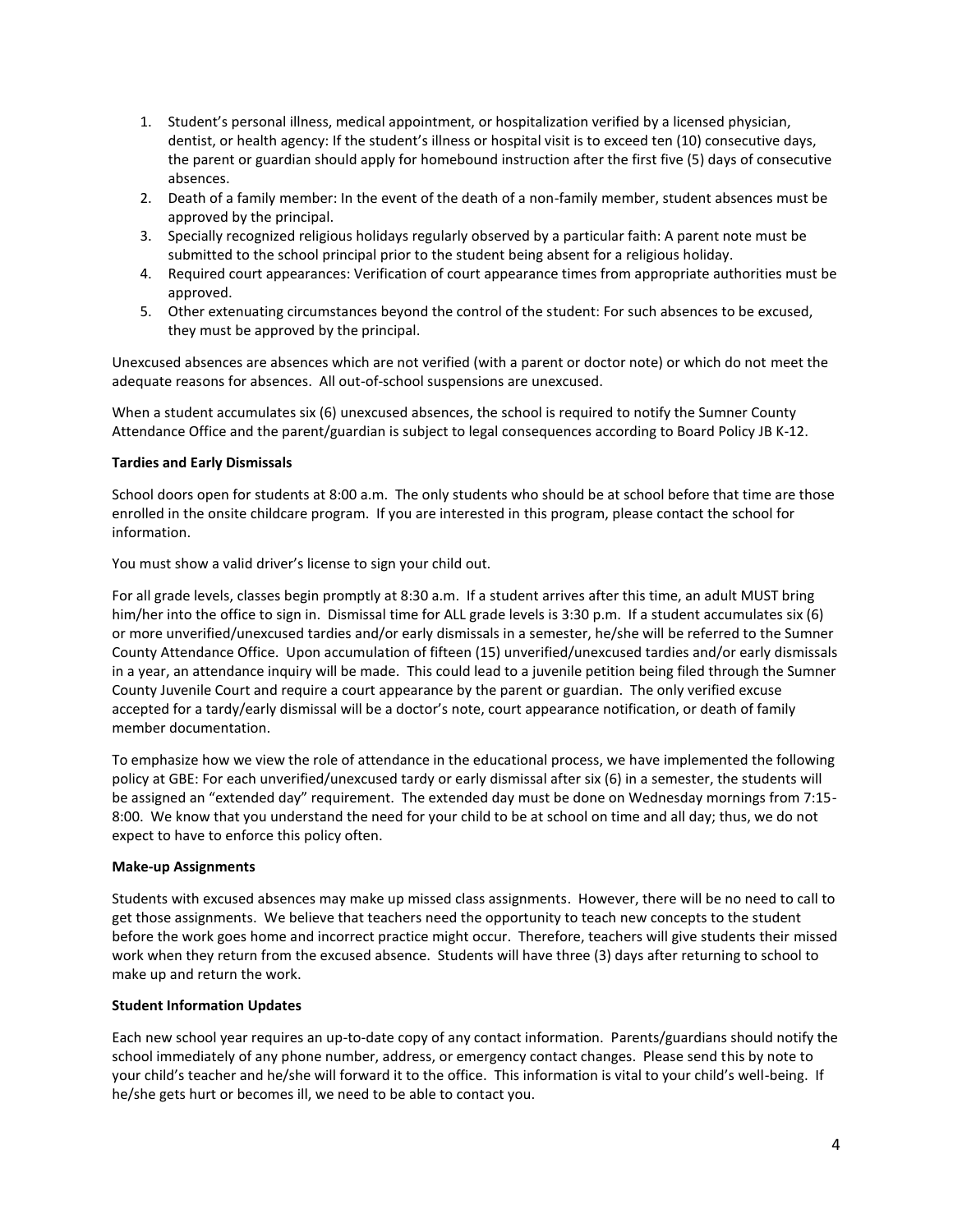Any change of address must be reported to the school immediately. Current proof of address must be provided to the school upon registration. This will prevent any miscommunication for transportation purposes.

Current custody paperwork must be provided to the office the FIRST week of school. Without binding legal documents, the school cannot prevent contact with a non-custodial parent.

## **Standardized Dress Code**

At Gene Brown Elementary, we expect our students to follow the Sumner County Dress Code. Therefore, the following rules should be followed:

- No spaghetti strap, strapless, sleeveless, halter shirts or bare midriffs
- Shorts and skirts must be fingertip length with arms held at your sides
- No backless shoes, cleats, shoes with rollers, or flip flops (sandals with back straps are permitted)
- No suggestive slogans, pictures or ads for tobacco, alcohol, etc.
- No hats or bandanas unless given special permission
- No torn or slit jeans or shirts
- No gang related apparel

Tennis shoes are highly recommended and must be worn on days your child has physical education.

If your child does not come to school dressed appropriately, you will be contacted and asked to bring an appropriate change of clothes.

## **Cell Phones and Electronic Devices**

Board policy states that students are prohibited from using or having a cell phone on their person during the school day. If a student must have a phone at school, then it must be turned off and in his/her backpack. If it is found on the child, it will be taken and turned in to the office. The phone will only be returned to the parent/guardian with whom the student resides.

Other electronic devices are not allowed at school unless special permission is given by the teacher. If the child is found with one, it will be taken and only returned to the parent/guardian with whom the student resides.

## **School Security and Visitors**

All visitors must enter and sign in at the front office to receive a visitor's pass. Students will only be allowed to leave with persons listed on the registration card. Any exceptions must be in writing; phone calls will not be accepted.

Please make sure that you have proper identification when coming to visit or pick up your child.

Parents and guardians are welcome to visit the school and observe classroom activities. However, all visits must be prearranged with the teacher and/or principal. You are encouraged to talk with your child's teacher. As a courtesy to all students, please do not stop by the room without a scheduled appointment as it is disruptive to learning.

## **Cafeteria**

- Our cafeteria serves a nutritious breakfast and lunch daily.
- Please label lunch boxes with student's name.
- Monthly menus are available online at gbe.sumnerschools.org.
- Money for your child's cafeteria account needs to be sent to school in an envelope and marked with your child's name. Please specify if money sent in is for "LUNCH" or "SNACKS." Any money not specified for snacks will be applied to your child's lunch account.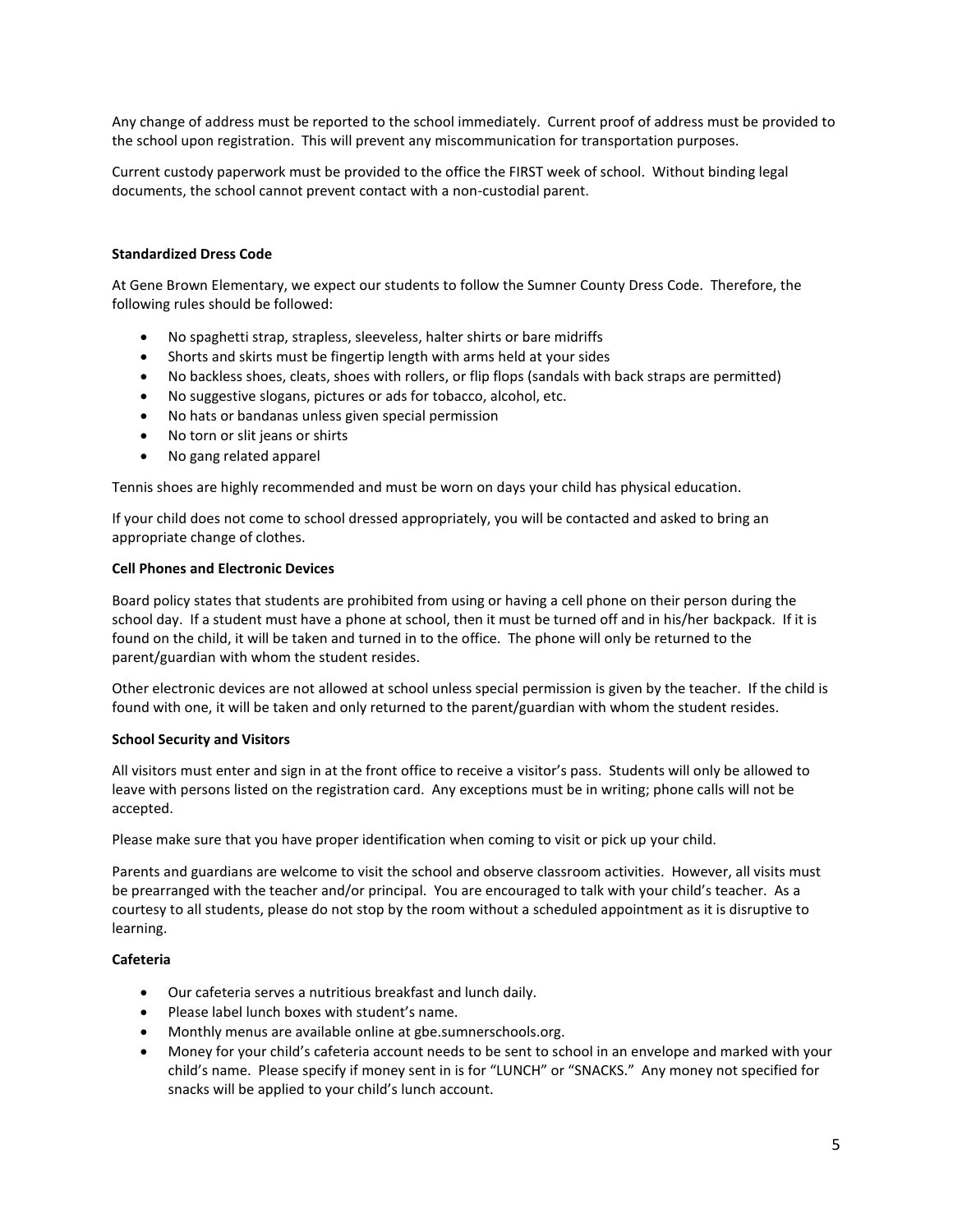- Board policy states that no restaurant food may be brought into a school cafeteria. Also, no soft drinks or glass containers may be included in a lunch from home. If these are brought to school, the student will be asked to discard the beverage and buy or charge a container of milk.
- Students are expected to follow appropriate rules and behavior in the cafeteria. Please see our discipline section below.

## **Meals**

- Breakfast time is 8:00 8:25a.m.
- If students eat breakfast at school, they need to arrive by 8:15a.m. to avoid being late for class.
- All lunches take place from 10:45am to 1:30pm. Check with your child's teacher for exact times.

# **Lunch Visitors**

- Lunch is a time for students to socialize with their peers. Parents will be invited to the school for lunch only on designated days. Those dates will be provided to parents at the beginning of the school year.
- When visiting your child for lunch, please sign in at the front office and meet your student at the cafeteria doors at their scheduled lunch time.
- Lunch times can be provided by your child's teacher or the front office.

## **Discipline**

The school will make every effort to work with parents/guardians to ensure the school rules are followed and that student behavior is conducive to learning.

The following levels of misbehavior and disciplinary procedures and options are designed to protect all members of the educational community in the exercise of their rights and duties.

# MISBEHAVIORS: Level I

Minor misbehavior on the part of the student which impedes orderly classroom procedures or interferes with the orderly operation of the school, school events, or school buses, but which can usually be handled by an individual staff member.

- Examples (not an exclusive listing):
- Disturbances
- **Tardiness**
- Cheating and lying
- Abusive language
- Defiance
- Failure to do assignments or carry out directions
- Dress Code

# Disciplinary Procedures:

- Immediate intervention by the staff member.
- Determine what offense was committed and its severity.
- Determine offender and that he/she understands the nature of the offense.
- Employ appropriate disciplinary options.
- Record of the offense and disciplinary action maintained by staff member.
- Disciplinary Options:
- Verbal reprimand
- Special assignment
- Restricting activities
- Assigning work details
- **Counseling**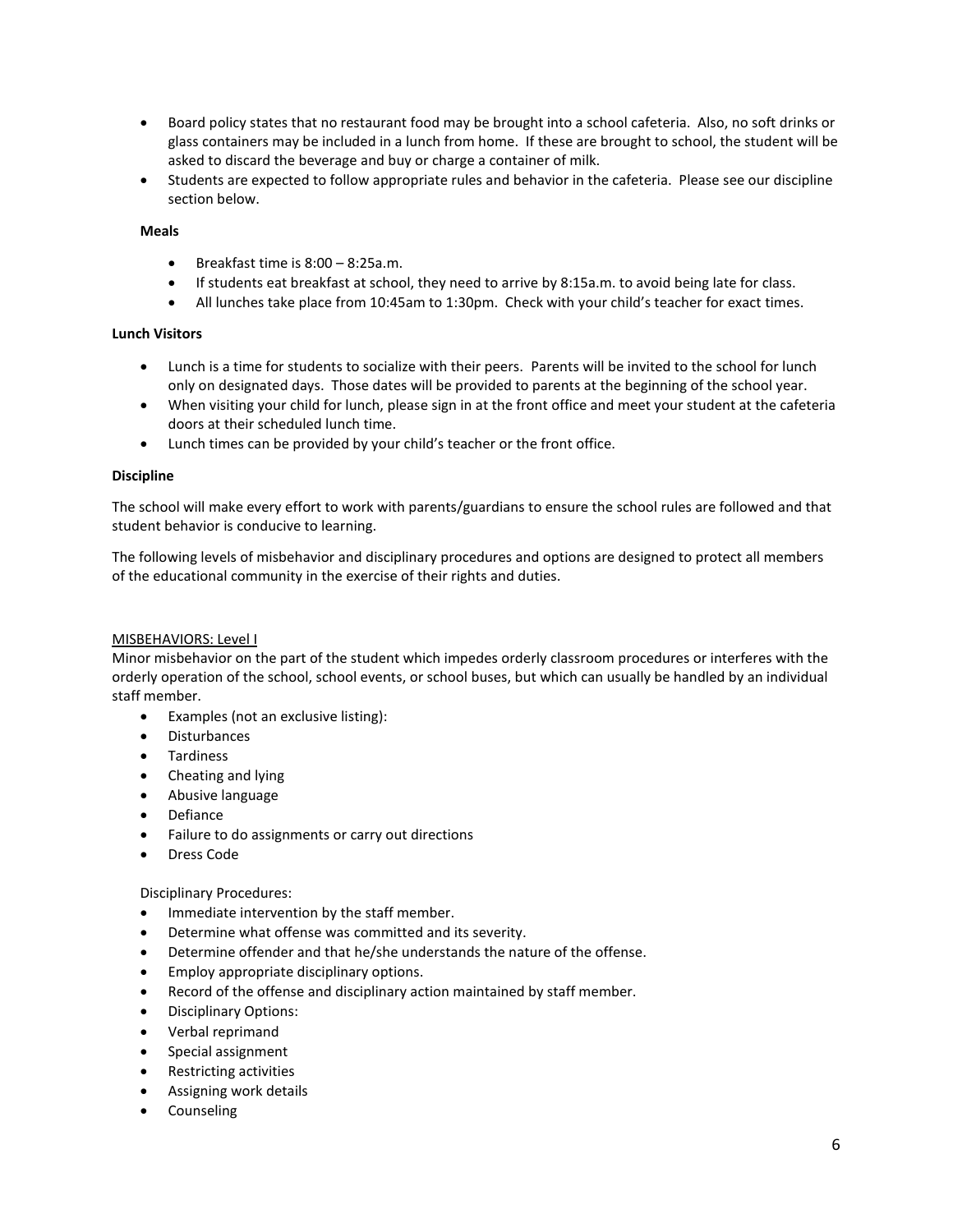- Withdrawal of privileges
- Issuance of demerits
- Strict supervised study
- Detention
- In-school suspension
- Out-of-school suspension

# MISBEHAVIORS: Level II

Misbehavior whose frequency or seriousness tends to disrupt the learning climate of the school. Included in this level are misbehaviors which do not represent a direct threat to the health and safety of others but whose educational consequences are serious enough to require corrective action on the part of administrative personnel.

Examples (not an exclusive listing):

- Continuation of unmodified Level I behaviors
- School or class tardiness
- School or class truancy
- Use of tobacco or other prohibited substances on school grounds
- Disruptive classroom behavior
- Sexual harassment (Completely document all occurrences)
- Possession of lighters or matches
- Gang paraphernalia

## Disciplinary Procedures:

- Student is referred to principal or designee for appropriate disciplinary action.
- Principal or designee meets with student and teacher.
- Principal or designee hears accusation made by teacher, permits student the opportunity of explaining conduct, denying it or explaining any mitigating circumstances.
- Principal or designee takes appropriate disciplinary action and notifies teacher of action.
- Record of offense and disciplinary action maintained by principal.
- Disciplinary Options:
- Teacher/schedule change
- Behavior modification
- Peer counseling
- Referral to outside agency
- In-school suspension
- Transfer
- Detention
- Suspension from school-sponsored activities
- Restricting school related honors to which the student is otherwise due
- Out-of-school suspension not to exceed ten (10) days.

# MISBEHAVIORS: Level III

Acts directly against persons or property but whose consequences do not seriously endanger the health or safety of others in the school.

Examples (not an exclusive listing):

Continuation of unmodified Level I and II behaviors

- Fighting (simple)
- Vandalism (minor)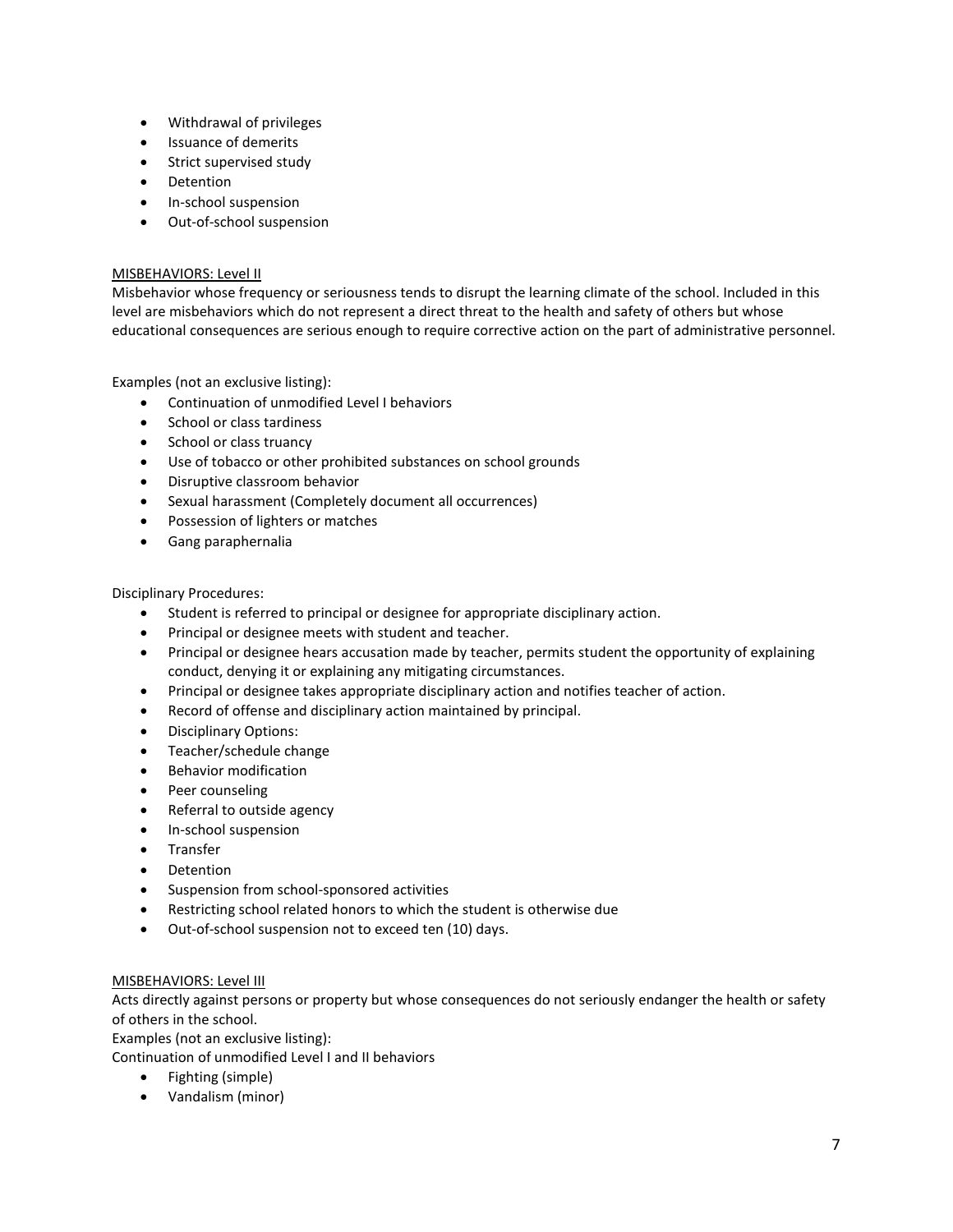- Stealing
- Threats to others
- Sexual harassment (Completely document all occurrences)
- Theft of less than \$500
- Gang Activities

Disciplinary Procedures:

- Student is referred to principal or designee for appropriate disciplinary action.
- Principal or designee meets with student and teacher.
- Principal or designee hears accusation by accusing party and permits offender the chance to explain conduct.
- Principal or designee takes appropriate disciplinary action.
- Principal or designee may refer incident to the Disciplinary Hearing Authority.
- Record of offense and disciplinary action shall be maintained by the principal.
- Disciplinary Options:
- In-school suspension
- **Detention**
- Restitution from loss, damage or stolen property
- Out-of-school suspension not to exceed ten (10) days
- Transfer
- Long term out-of-school suspension or assignment to the alternative school by the Disciplinary Hearing Authority.

# MISBEHAVIORS: Level IV

Acts which result in violence to another's person or property or which pose a threat to the safety of others in the school. These acts are so serious that they usually require administrative actions which result in the immediate removal of the student from the school, the intervention of law enforcement authorities and action by the Board. Examples (not an exclusive listing):

- Continuation of unmodified Level I, II and III behaviors
- Extortion
- Bomb threat
- Possession, use, transfer of dangerous weapons
- Assault/battery
- Vandalism of and over \$500
- Theft, possession, sale of stolen property of and over \$500
- Forgery
- Arson
- Possession, use, transfer, or being under the influence of unauthorized substances
- Sexual harassment (Completely document all occurrences)

Disciplinary Procedures:

- Principal or designee confers with appropriate staff members and with the student.
- Principal or designee hears accusation by accusing party and permits offender chance to explain conduct.
- Parents are notified.
- Law enforcement officials may be contacted.
- Incident is reported to the Director of Schools.
- Complete and accurate reports are submitted to the Director of Schools.
- Student is given hearing before disciplinary hearing authority.
- Disciplinary Options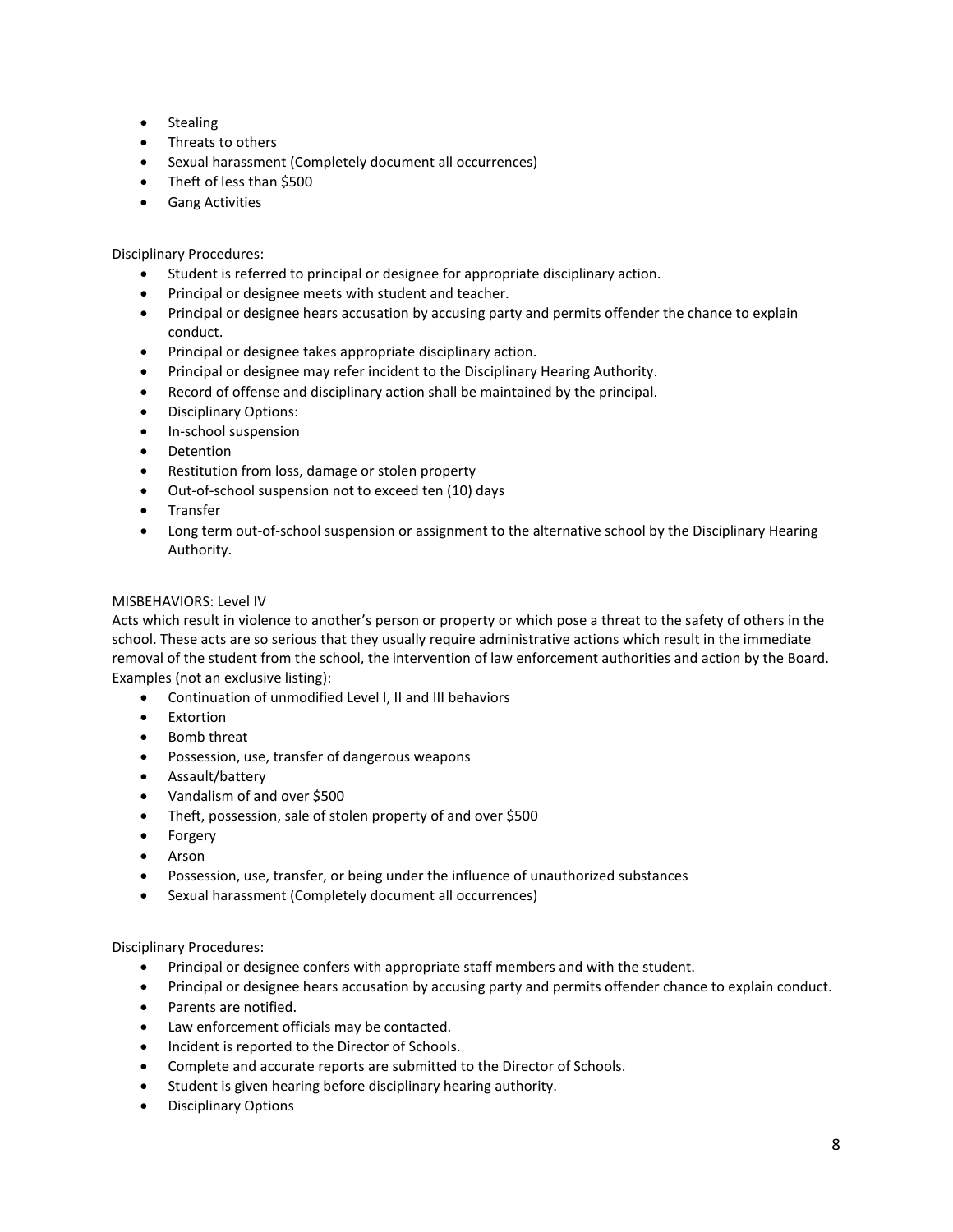- Out-of-school suspension
- Alternative school
- Action of the Disciplinary Hearing Authority, other hearing authority, Director of Schools, or Board action which results in appropriate placement
- Suspension for a period of up to one (1) calendar year subject to modification by the Director of Schools or Board of Education, whichever is appropriate under statutory authority.

# MISBEHAVIORS: Level V

Any Sumner County School student who has been charged or convicted with a felony as defined under TCA 39-13 or TCA 39-17 will be referred to the Disciplinary Hearing Authority for a school assignment review. Any Sumner County School student that is being released from a secured correctional facility/alternative school or is returning to public school following an extensive in-patient treatment facility will be referred to the Attendance Department of the District for a school assignment review.

Examples (not an exclusive listing):

- Felony Charge
- Felony Conviction
- Release from secured correctional facility
- Release from extensive in-patient treatment facility
- Transfer from alternative school
- Disciplinary Procedures:
- The student's parent or guardian will be referred to the District Attendance Department to complete a Request for Attendance Release of Information Form.

Disciplinary Options:

- Assignment to alternative school for completion of the program
- Assignment to alternative school for a transition program with a review of school assignment

## **Bully Free Zone**

Students are encouraged to tell a staff member if they ever feel threatened at school, or on the bus. It is our goal to provide a safe, caring environment for all our students. Serious threats, harassment, and bullying (name-calling, cyber, physical, teasing, etc.) will not be tolerated. Every effort will be made to eliminate bullying and to help our students feel safe while at school. Incidents that are repeated should be reported to staff immediately.

## **Guidance Counseling**

Our program centers on keeping kids safe, healthy, and happy. Our counselor teaches lessons which include topics such as making and keeping friends, maintaining grades, study skills, and other topics which contribute to the success of our students at school. The counselor discusses the ideas of honesty, courage, hard work, loyalty, compassion, self-discipline, friendship, and perseverance. Classes see the guidance counselor monthly.

If students have a concern, they are encouraged to speak to the counselor individually. Parents may request that the counselor speak to their child. You are encouraged to contact Ashlyn Shiflett, [ashlyn.shiflett@sumnerschools.org,](mailto:ashlyn.shiflett@sumnerschools.org) if you would like for your child to speak to the counselor.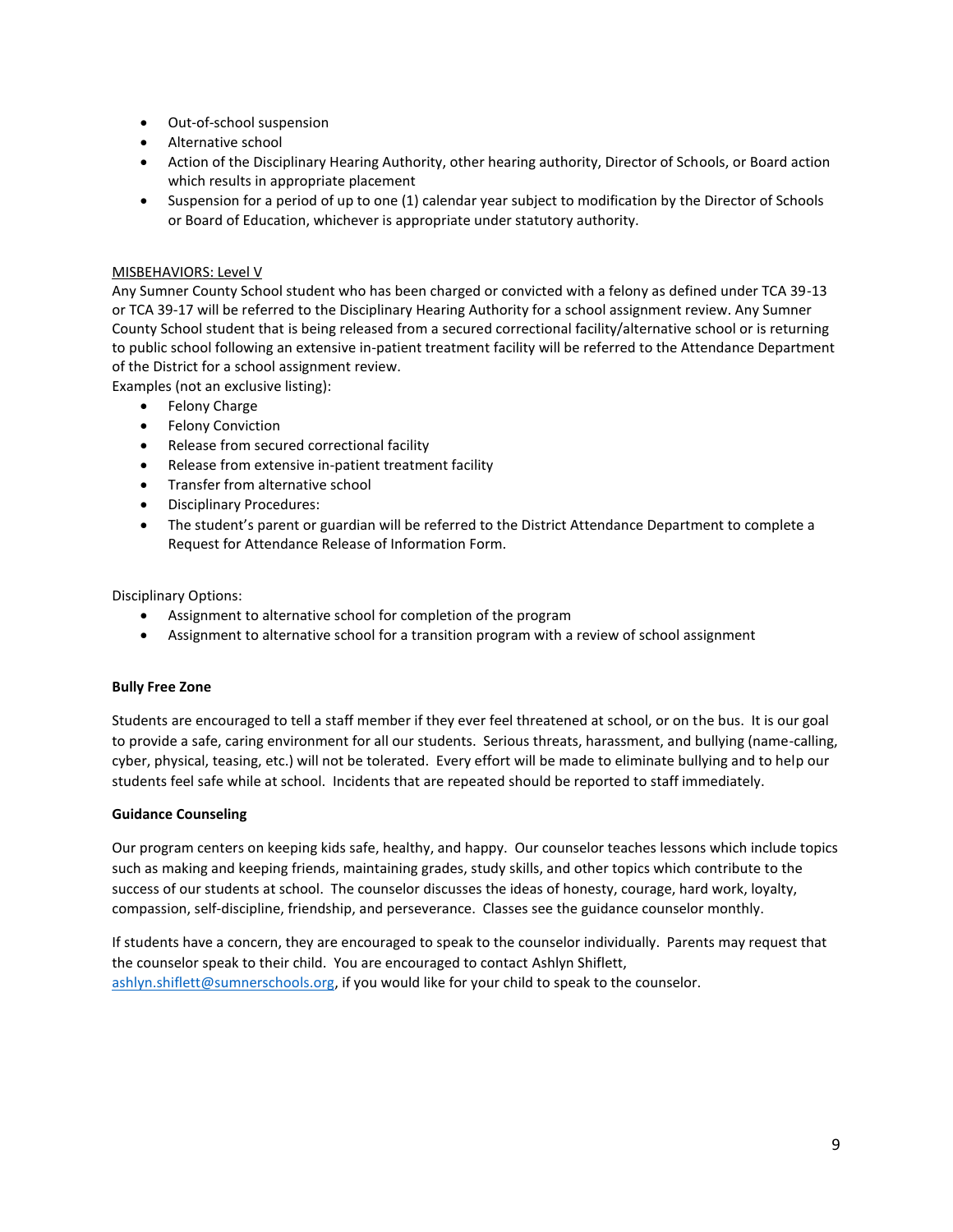## **Medicine and The School Nurse**

Our school has a full-time nurse on-site to address serious student health issues. The nurse is here to administer any necessary medications. Any medicine to be administered during the school day must have explicit instructions and a permission form signed by the parent/guardian/physician, as required by the State of Tennessee and the Sumner County BOE policy JGCD (listed in the county handbook, link available upon request.)

Prescription medication must have a physician's signature on the permission form and be in the original container with a pharmacy label. It is the parent/guardian's responsibility to take care of these requirements before bringing the medicine to school. Non-prescription medication must have the proper form completed. These forms are given to you at registration upon request and a copy should be kept as needed.

If a medication is to be given three times daily, it should be administered at home in the morning, after school, and before bedtime. If the prescription states that the medicine should be administered before or after lunch, then the school may dispense it.

Our school does not keep Tylenol or aspirin on hand to dispense to anyone. Also, the nurse and office staff cannot apply anything to a child other than soap, water and a bandage. If your child needs topical medications applied, then please do so at home or plan for an adult to come to school to make the application.

It is the responsibility of the parent/guardian to make us aware of all student allergies. Your child's teachers will contact you regarding any allergy concerns in the classroom.

## **Parties, Birthday Celebrations and Gifts**

GBE has set aside three (3) opportunities for classroom parties. The decision regarding which holiday or events are celebrated will be decided by the grade level team. Please contact your child's teacher if you would like to help with any of these events.

As mentioned in cafeteria procedures, please inform your child's classroom teacher if you plan on bringing in a birthday treat for all students to share. Many of our students have allergies; therefore, you should discuss with the classroom teacher what you plan to bring.

We ask that you only send birthday party invitations to be distributed at school if you are inviting the child's entire class. Invitations will not be allowed to be handed out if everyone is not included.

Due to safety issues regarding transportation and individual allergies, we will not accept gifts, flowers, or balloon deliveries (from family members or delivery personnel) for students on birthdays or holidays.

## **Field Trips**

Field trips are considered enrichment to your child's learning experience. Board policy only allows one trip per grade level. Trips are to correlate with the grade level curriculum.

Field trips may need parent/guardian chaperones. The teacher will notify you of any need of chaperones.

Students must ride to and from the field trip on the provided transportation (usually buses.) if the child does not follow this policy, then he/she may forfeit the privilege to go on any future school field trips with Sumner County Schools. Only in the case of an extreme emergency will an exception be made to this policy.

No siblings (preschool, school-aged, or younger than 21) will be allowed to attend field trips. These trips should be considered an opportunity for you and your participating child to spend quality time together in learning.

## **Lost and Found**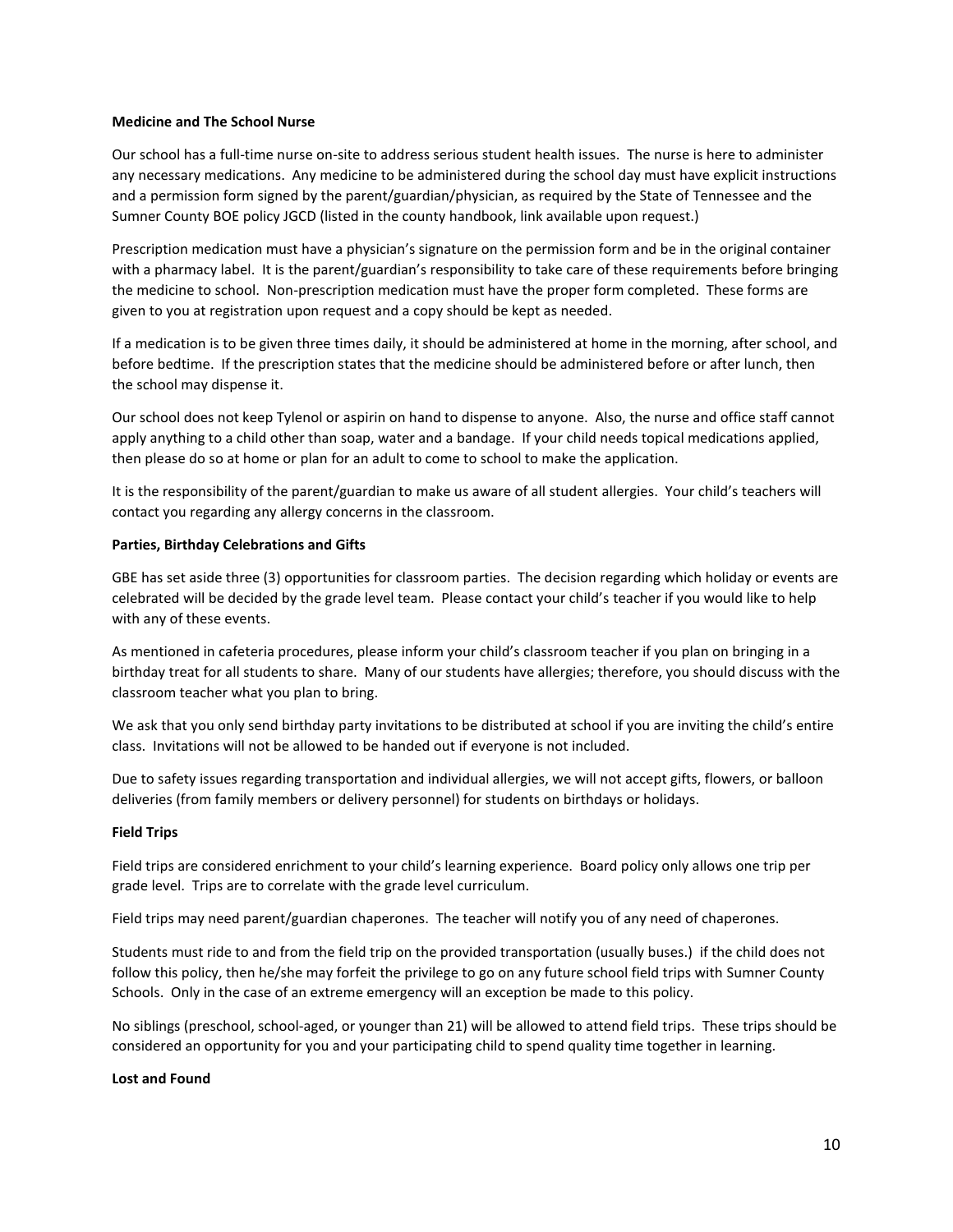Please label all items that your child brings to school such as coats, sweaters, and lunchboxes with his/her name. If the article gets misplaced and is found, we can get it to the rightful owner if it is labeled.

If your child is missing something, remind him/her to check the Lost and Found area. At the end of each quarter, items that rare not claimed will be donated to charity.

GBE and Sumner County Schools are not responsible for lost or damaged items brought to the school by the student.

## **Backpack Policy**

- No backpacks with wheels, bags with wheels, or crates with wheels are permitted.
- Students need to be able to wear their backpacks on their backs.
- Due to limited space in the gym, students will be required to keep their backpacks on their backs while seated in their class lines.

## **Toy Policy**

- Toys are not allowed at school (this includes trading cards, dolls, fidget spinners, etc.)
- Sports equipment is allowed with permission from the teacher.
- Toys that are taken up by the teacher will be returned to the parent/guardian.

## **Homework Policy**

There are only three circumstances in which your child will have homework:

- Studying for a test
- Reading
- Completing classwork not finished during class time

## **Grading Policy**

Teachers in grades K-3 will use a standards-based grading system with a 1-4 scale. Grades are based on a student's performance on standards-based assessments. A basic description of grades 1-4:

- 4 Performing above grade level or has a deeper knowledge of the standard than what is expected
- 3 Met the grade-level expectation
- 2 Basic knowledge of the standard
- 1 Basic Knowledge of the standard with some help from the teacher

For detailed information on the standards-based grading system, please visit:

## <https://gbe.sumnerschools.org/index.php/standards-based-report-cards>

Grades 4 and 5 will use a 100-point scale.

## **Weather Delays**

Occasionally, weather will cause schools to open two hours late. This will be communicated to parents via recorded phone calls and through news agencies. If this occurs, please follow the rules below:

- 1. School hours will be 10:30 3:30.
- 2. Students may be dropped off after 10:00.
- 3. Breakfast will not be served.